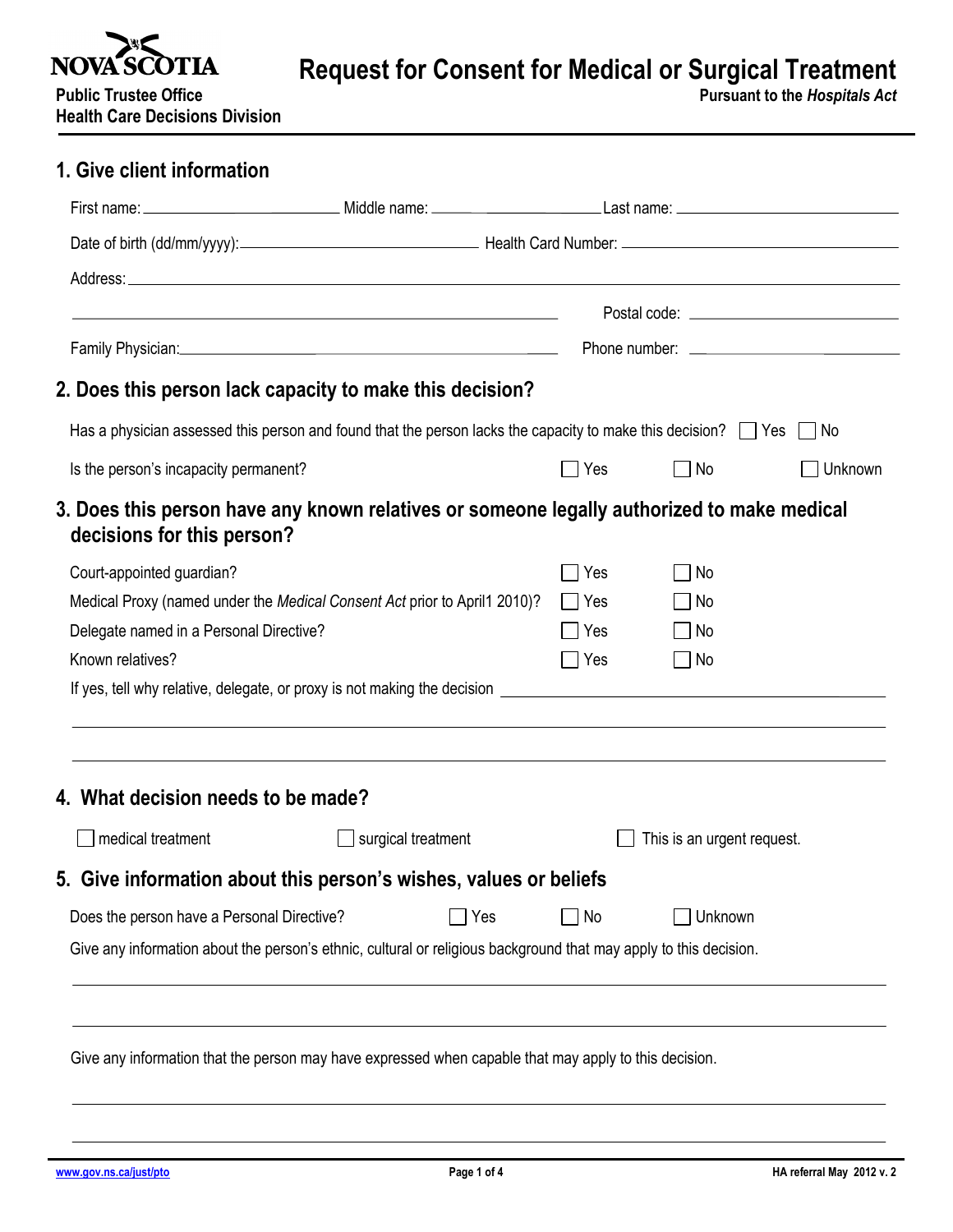## **6. Give information about this request for consent**

| <u> 1989 - Johann Stoff, deutscher Stoffen und der Stoffen und der Stoffen und der Stoffen und der Stoffen und de</u>                           |            |    |         |  |
|-------------------------------------------------------------------------------------------------------------------------------------------------|------------|----|---------|--|
|                                                                                                                                                 |            |    |         |  |
| ,我们也不能在这里的时候,我们也不能在这里的时候,我们也不能会不能会不能会不能会不能会不能会不能会不能会不能会不能会。<br>第2012章 我们的时候,我们的时候,我们的时候,我们的时候,我们的时候,我们的时候,我们的时候,我们的时候,我们的时候,我们的时候,我们的时候,我们的时候,我 |            |    |         |  |
|                                                                                                                                                 |            |    |         |  |
| Is there a less restrictive or intrusive option available that would give the same benefit but is less risky than this option? Explain.         |            |    |         |  |
| 7. Surgical Treatment (You must also complete Section 6 above)                                                                                  |            |    |         |  |
|                                                                                                                                                 |            |    |         |  |
| Has this person had general anesthetic in the past?<br>If yes, were there any side effects or post-operative complications? □ No                | $\Box$ Yes | No | Unknown |  |
|                                                                                                                                                 |            |    |         |  |
|                                                                                                                                                 |            |    |         |  |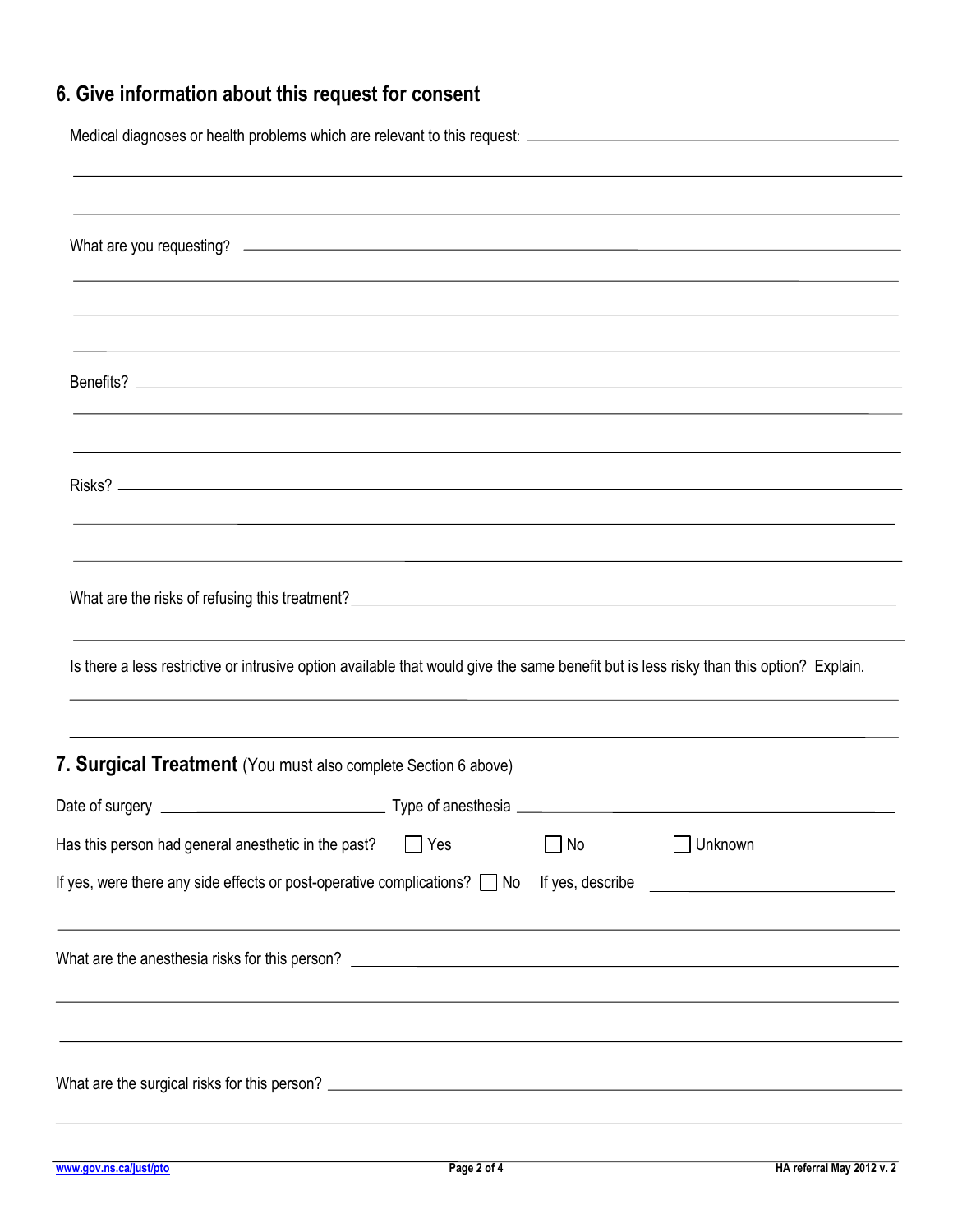## **8. Attach required and supporting documents.**

| <b>Required</b>                                                                                   |                             |          |                              |                                    |  |
|---------------------------------------------------------------------------------------------------|-----------------------------|----------|------------------------------|------------------------------------|--|
| 1. Copy of the person's Personal Directive                                                        |                             | Attached | No known personal directive  |                                    |  |
| 2. Form A - Declaration of Capacity to Consent to Treatment (Hospitals Act)   Attached            |                             |          |                              | Previously submitted & still valid |  |
| 3. Signature of physician or surgeon in Section 9                                                 |                             |          |                              |                                    |  |
| <b>Supporting</b> Please attach existing documentation that would support this request.<br>report | progress notes / assessment |          | admission history & physical | medication order sheet             |  |
| Substitute Decision-maker Identification form - available at www.gov.ns.ca/just/pto/forms         |                             |          |                              |                                    |  |
| 9. Sign the request.                                                                              |                             |          |                              |                                    |  |
|                                                                                                   |                             |          |                              |                                    |  |
|                                                                                                   |                             |          |                              |                                    |  |
| Address: Nova Scotia                                                                              |                             |          |                              |                                    |  |
|                                                                                                   |                             |          |                              |                                    |  |
|                                                                                                   |                             |          |                              |                                    |  |
| <b>Signature of Physician / Surgeon</b>                                                           |                             |          |                              |                                    |  |
|                                                                                                   |                             |          |                              |                                    |  |
|                                                                                                   |                             |          |                              |                                    |  |
|                                                                                                   |                             |          |                              |                                    |  |
|                                                                                                   |                             |          |                              |                                    |  |
|                                                                                                   |                             |          |                              |                                    |  |
| 10. Return the form and attachments to                                                            |                             |          |                              |                                    |  |
| <b>Health Care Decisions Division</b>                                                             |                             |          | <b>Questions?</b>            |                                    |  |
| Confidential Fax: 902-428-2159                                                                    |                             |          |                              | Call: 902-424-4454                 |  |
|                                                                                                   |                             |          |                              | E-mail: PublicTrusteeHCD@gov.ns.ca |  |
|                                                                                                   |                             |          |                              | Web: www.gov.ns.ca/just/pto        |  |

For Office use only